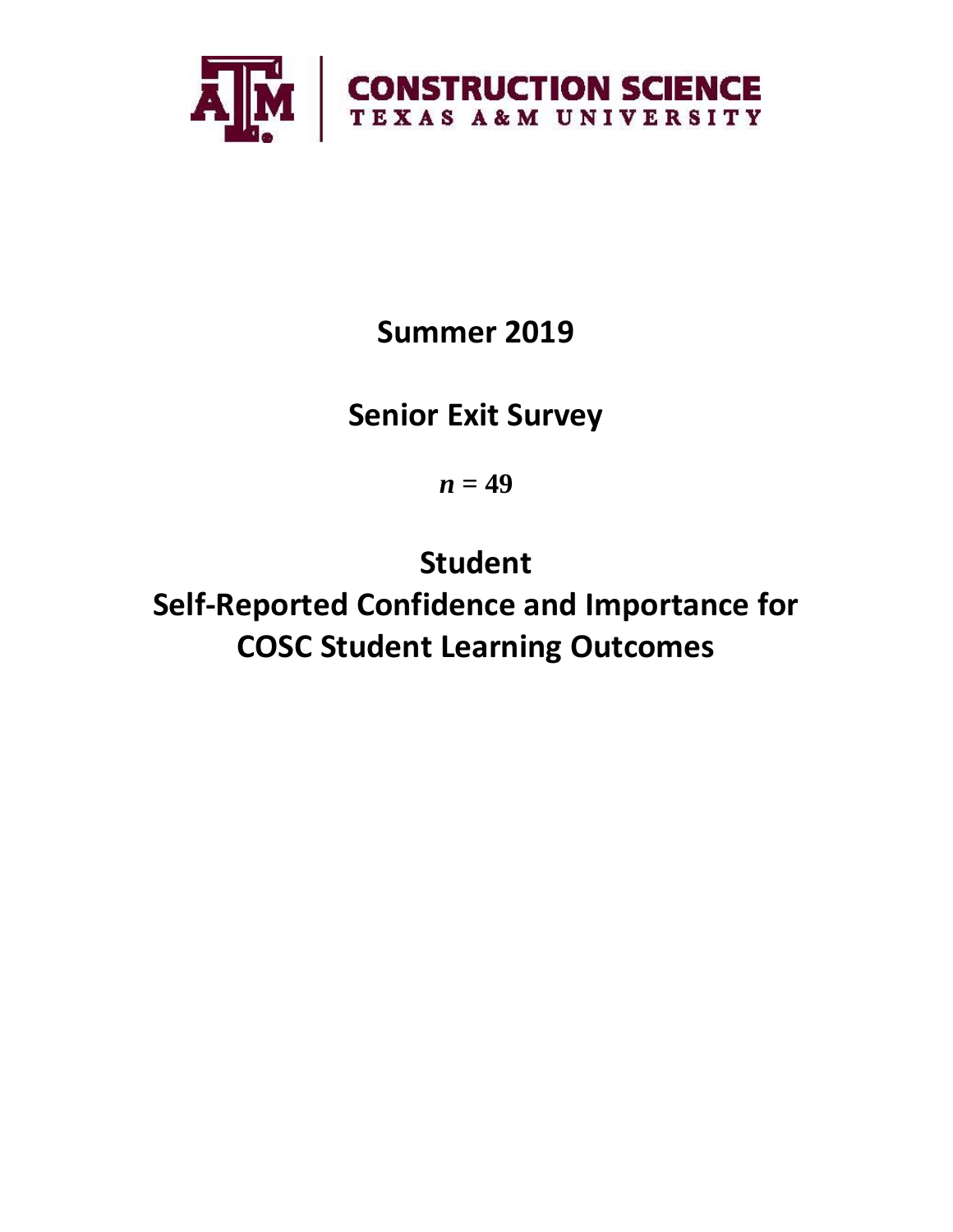## **Student Learning Outcomes**

• Students' confidence in their ability to apply the Student Learning Outcomes (SLOs) **[\(Table 1\)](#page-2-0)**

*(Frequency counts for individual SLOs may be found in Table 3)*

- o Students indicated they were **"Very Confident"** in their ability to analyze professional decisions based upon ethical principles
- o Students' indicated they were **"Confident"** in their ability to apply the remaining 19 SLOs
	- Top three SLOs students indicated they were **"Confident"** applying
		- 1. *"Analyze construction documents for planning and management of construction processes"*
		- 2. *"Understand construction project control processes"*
		- 3. *"Apply construction management skills as a member of a multidisciplinary team"*
- Students' perception of the importance of the Student Learning Outcomes (SLOs) in their future careers **[\(Table 2\)](#page-3-0)**

*(Frequency counts for individual SLOs may be found in Table 4)*

- o **10 of the 20** SLOs students indicated would be **"Very Important"** in their future careers
	- The top three SLOs student perceived as **"Very Important"**
		- 1. *"Analyze construction documents for planning and management of construction processes"*
		- 2. *"Create written communications appropriate to the construction discipline"*
		- 3. *"Create oral communications appropriate to the construction Industry"*
- o The remaining 10 SLOs were perceived as being only **"Important"** to students' future careers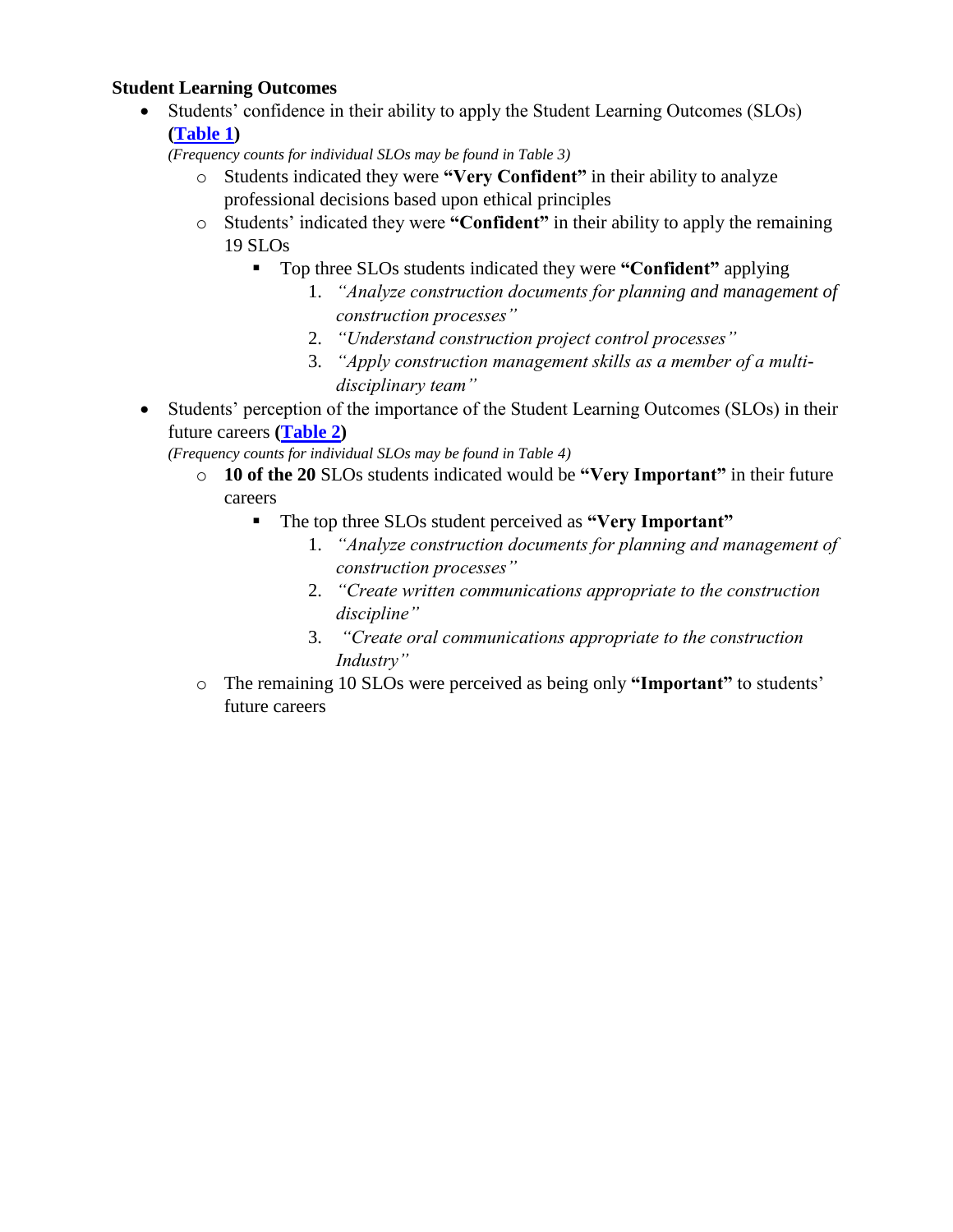# <span id="page-2-0"></span>**Table 11. Summer 2019: Mean Score of Students' Response to the Question: "As a result of your COSC degree program, how confident do you feel in your ability to:"**

| <b>SLO</b><br>#                                                                                                                                                                                                                                          | <b>Student Learning Outcome</b>                                                                                                                                 | $\boldsymbol{n}$ | $\mathbf M$ | <b>SD</b> | Confidence        |  |  |
|----------------------------------------------------------------------------------------------------------------------------------------------------------------------------------------------------------------------------------------------------------|-----------------------------------------------------------------------------------------------------------------------------------------------------------------|------------------|-------------|-----------|-------------------|--|--|
| 6.                                                                                                                                                                                                                                                       | Analyze professional decisions based upon ethical<br>principles                                                                                                 | 48               | 3.54        | 0.617     | Very<br>Confident |  |  |
| 7.                                                                                                                                                                                                                                                       | Analyze construction documents for planning and<br>management of construction processes                                                                         | 48               | 3.44        | 0.741     | Confident         |  |  |
| 16.                                                                                                                                                                                                                                                      | Understand construction project control processes                                                                                                               |                  | 3.43        | 0.542     | Confident         |  |  |
| 9.                                                                                                                                                                                                                                                       | Apply construction management skills as a member of a<br>multi-disciplinary team                                                                                | 48               | 3.42        | 0.577     | Confident         |  |  |
| 14.                                                                                                                                                                                                                                                      | Understand construction accounting and cost control                                                                                                             | 48               | 3.35        | 0.668     | Confident         |  |  |
| 1.                                                                                                                                                                                                                                                       | Create written communications appropriate to the<br>construction discipline                                                                                     | 48               | 3.33        | 0.663     | Confident         |  |  |
| 2.                                                                                                                                                                                                                                                       | Create oral communications appropriate to the<br>construction industry                                                                                          | 48               | 3.31        | 0.624     | Confident         |  |  |
| 12.                                                                                                                                                                                                                                                      | Understand different methods of project delivery and the<br>roles and responsibilities of all constituencies involved<br>in the design and construction process | 48               | 3.27        | 0.610     | Confident         |  |  |
| 10.                                                                                                                                                                                                                                                      | Apply electronic-based technology to manage the<br>construction process                                                                                         | 48               | 3.27        | 0.736     | Confident         |  |  |
| 13.                                                                                                                                                                                                                                                      | Understand construction risk management                                                                                                                         | 48               | 3.25        | 0.668     | Confident         |  |  |
| 15.                                                                                                                                                                                                                                                      | Understand construction quality assurance and control                                                                                                           | 48               | 3.25        | 0.729     | Confident         |  |  |
| 8.                                                                                                                                                                                                                                                       | Analyze methods, materials, and equipment used to<br>construct projects                                                                                         | 48               | 3.19        | 0.762     | Confident         |  |  |
| 4.                                                                                                                                                                                                                                                       | Create a construction project cost estimate                                                                                                                     | 48               | 3.19        | 0.816     | Confident         |  |  |
| 3.                                                                                                                                                                                                                                                       | Create a construction project safety plan                                                                                                                       | 48               | 3.04        | 0.771     | Confident         |  |  |
| 17.                                                                                                                                                                                                                                                      | Understand the legal implications of contract, common,<br>and regulatory law to manage a construction project                                                   | 48               | 3.00        | 0.772     | Confident         |  |  |
| 11.                                                                                                                                                                                                                                                      | Apply basic surveying techniques for construction<br>layout and control                                                                                         | 48               | 3.00        | 0.799     | Confident         |  |  |
| 20.                                                                                                                                                                                                                                                      | Understand the basic principles of mechanical, electrical<br>and piping systems                                                                                 |                  | 3.00        | 0.860     | Confident         |  |  |
| 18.                                                                                                                                                                                                                                                      | Understand the basic principles of sustainable<br>construction                                                                                                  |                  | 2.89        | 0.787     | Confident         |  |  |
| 5.                                                                                                                                                                                                                                                       | Create construction project schedules                                                                                                                           |                  | 2.83        | 0.859     | Confident         |  |  |
| 19.                                                                                                                                                                                                                                                      | Understand the basic principles of structural behavior                                                                                                          | 47               | 2.66        | 0.915     | Confident         |  |  |
| Very Confident = $3.51 - 4.00$ ; Confident = $2.51 - 3.50$ ; Somewhat Confident = $1.51 - 2.50$ ;<br>Note:<br>Not Confident = $1.00 - 1.50$<br>* Number of participants who answered "Don't Know" were excluded from calculation of Importance<br>Level. |                                                                                                                                                                 |                  |             |           |                   |  |  |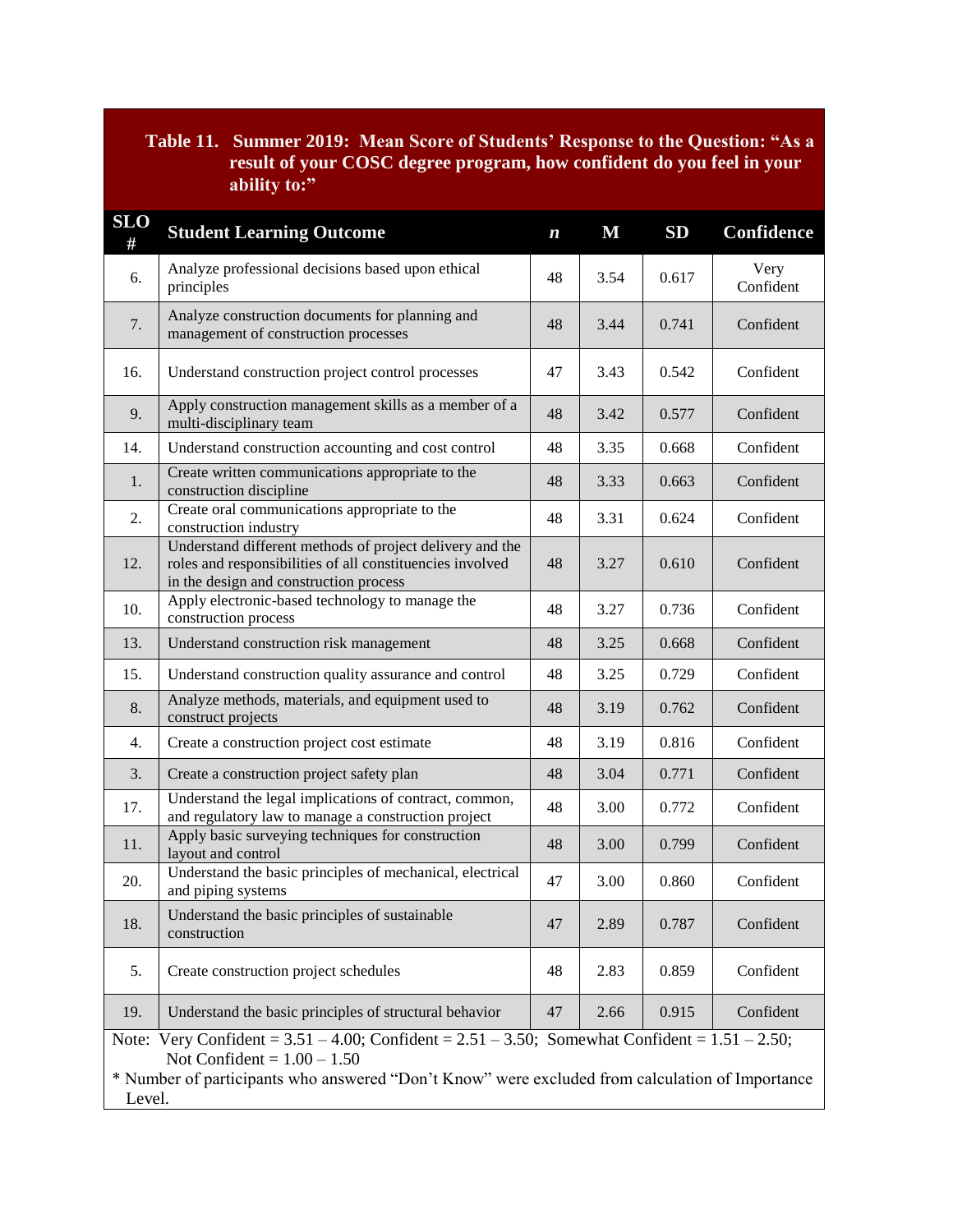## <span id="page-3-0"></span>**Table 22. Summer 2019: Mean Score of Students' Response to the Question: "How important do you believe each of the following will be in your future career?"**

| <b>SLO</b><br>#                                                                                                                          | <b>Student Learning Outcome</b>                                                                                                                                 | $\boldsymbol{n}$ | $\mathbf M$ | SD    | <b>Importance</b> |  |  |
|------------------------------------------------------------------------------------------------------------------------------------------|-----------------------------------------------------------------------------------------------------------------------------------------------------------------|------------------|-------------|-------|-------------------|--|--|
| 7.                                                                                                                                       | Analyze construction documents for planning and<br>management of construction processes                                                                         | 48               | 3.75        | 0.438 | Very Important    |  |  |
| 1.                                                                                                                                       | Create written communications appropriate to the<br>construction discipline                                                                                     | 48               | 3.73        | 0.49  | Very Important    |  |  |
| 2.                                                                                                                                       | Create oral communications appropriate to the construction<br>industry                                                                                          |                  | 3.72        | 0.498 | Very Important    |  |  |
| 14.                                                                                                                                      | Understand construction accounting and cost control                                                                                                             |                  | 3.69        | 0.512 | Very Important    |  |  |
| 5.                                                                                                                                       | Create construction project schedules                                                                                                                           | 48               | 3.67        | 0.559 | Very Important    |  |  |
| 16.                                                                                                                                      | Understand construction project control processes                                                                                                               | 48               | 3.67        | 0.559 | Very Important    |  |  |
| 6.                                                                                                                                       | Analyze professional decisions based upon ethical<br>principles                                                                                                 | 48               | 3.60        | 0.574 | Very Important    |  |  |
| 4.                                                                                                                                       | Create a construction project cost estimate                                                                                                                     | 48               | 3.58        | 0.613 | Very Important    |  |  |
| 9.                                                                                                                                       | Apply construction management skills as a member of a<br>multi-disciplinary team                                                                                | 47               | 3.57        | 0.580 | Very Important    |  |  |
| 15.                                                                                                                                      | Understand construction quality assurance and control                                                                                                           |                  | 3.53        | 0.620 | Very Important    |  |  |
| 10.                                                                                                                                      | Apply electronic-based technology to manage the<br>construction process                                                                                         |                  | 3.50        | 0.652 | Important         |  |  |
| 17.                                                                                                                                      | Understand the legal implications of contract, common, and<br>regulatory law to manage a construction project                                                   |                  | 3.50        | 0.684 | Important         |  |  |
| 13.                                                                                                                                      | Understand construction risk management                                                                                                                         | 48               | 3.48        | 0.684 | Important         |  |  |
| 20.                                                                                                                                      | Understand the basic principles of mechanical, electrical<br>and piping systems                                                                                 | 48               | 3.44        | 0.681 | Important         |  |  |
| 8.                                                                                                                                       | Analyze methods, materials, and equipment used to<br>construct projects                                                                                         |                  | 3.40        | 0.644 | Important         |  |  |
| 3.                                                                                                                                       | Create a construction project safety plan                                                                                                                       | 47               | 3.40        | 0.825 | Important         |  |  |
| 12.                                                                                                                                      | Understand different methods of project delivery and the<br>roles and responsibilities of all constituencies involved in<br>the design and construction process |                  | 3.35        | 0.863 | Important         |  |  |
| 18.                                                                                                                                      | Understand the basic principles of sustainable construction                                                                                                     |                  | 3.15        | 0.932 | Important         |  |  |
| 19.                                                                                                                                      | Understand the basic principles of structural behavior                                                                                                          |                  | 3.10        | 0.928 | Important         |  |  |
| 11.                                                                                                                                      | Apply basic surveying techniques for construction layout<br>and control                                                                                         |                  | 3.02        | 0.956 | Important         |  |  |
| Note: Very Important = $3.51 - 4.00$ ; Important = $2.51 - 3.50$ ; Somewhat Important = $1.51 - 2.50$ ; Not Important =<br>$1.00 - 1.50$ |                                                                                                                                                                 |                  |             |       |                   |  |  |
| * Number of participants who answered "Don't Know" were excluded from calculation of Importance Level.                                   |                                                                                                                                                                 |                  |             |       |                   |  |  |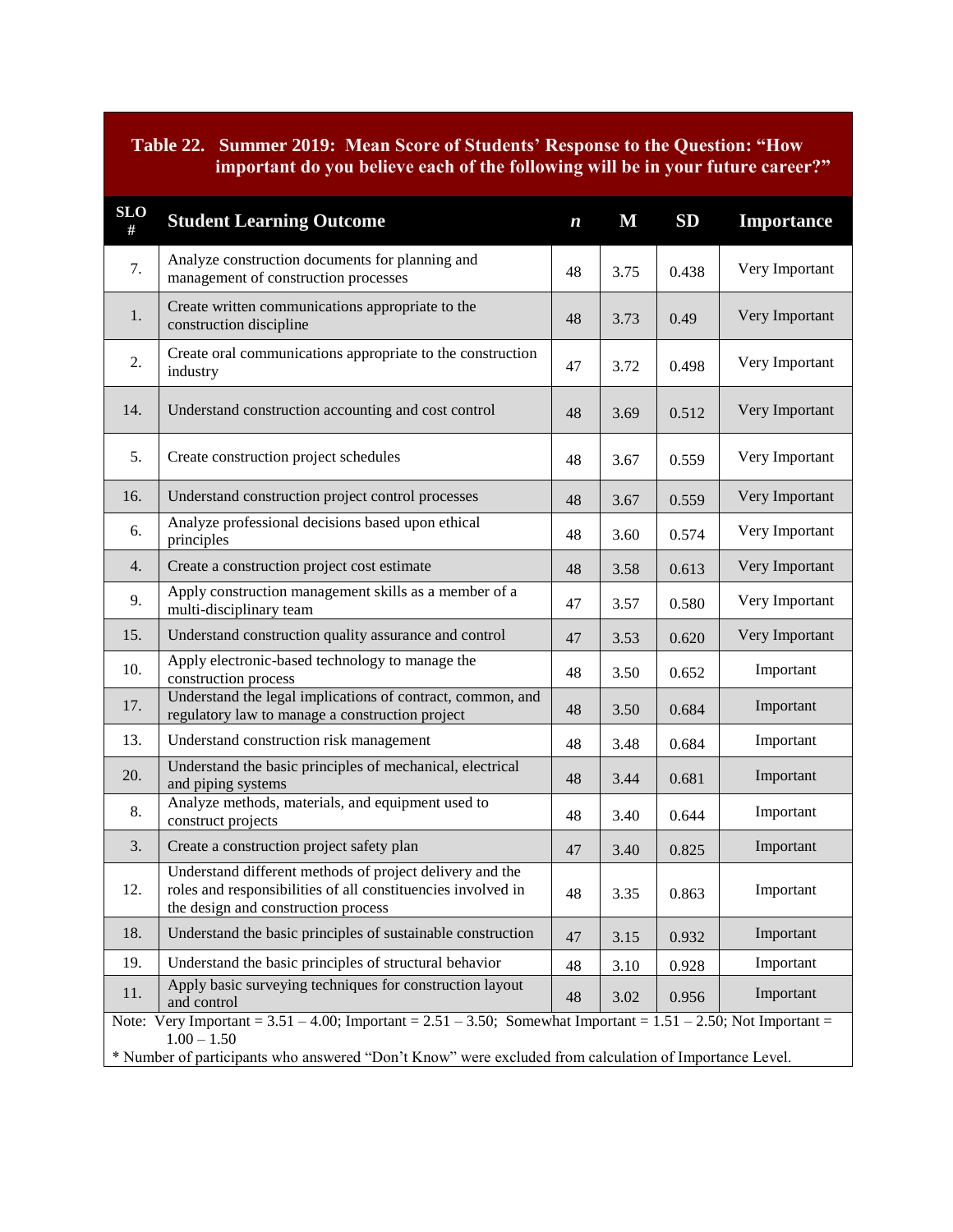### **Table 3. Summer 2019: Student Responses to the Question: "As a result of your COSC degree program, how confident do you feel in your ability to:"**

| $n=\overline{49}$                                                              |                                                                                                                                                                       |       |                   |           |               |                       |               |                |                         |
|--------------------------------------------------------------------------------|-----------------------------------------------------------------------------------------------------------------------------------------------------------------------|-------|-------------------|-----------|---------------|-----------------------|---------------|----------------|-------------------------|
|                                                                                |                                                                                                                                                                       |       | Very<br>Confident | Confident |               | Somewhat<br>Confident |               |                | <b>Not</b><br>Confident |
| <b>SLO</b><br>#                                                                | <b>Student Learning</b><br><b>Outcomes</b>                                                                                                                            | $f^a$ | $\frac{0}{0}$     | $f^a$     | $\frac{0}{0}$ | $f^a$                 | $\frac{0}{0}$ | $f^a$          | %                       |
| 6.                                                                             | Analyze professional decisions based<br>upon ethical principles                                                                                                       | 29    | 59.2              | 16        | 32.7          | 3                     | 6.1           | $-$            | $-$                     |
| 7.                                                                             | Analyze construction documents for<br>planning and management of<br>construction processes                                                                            | 27    | 55.1              | 16        | 32.7          | $\overline{4}$        | 8.2           | $\mathbf{1}$   | 2.0                     |
| 9.                                                                             | Apply construction management skills<br>as a member of a multi-disciplinary<br>team                                                                                   | 22    | 44.9              | 24        | 49.0          | $\overline{2}$        | 4.1           | $-$            |                         |
| 16.                                                                            | Understand construction project<br>control processes                                                                                                                  | 21    | 42.9              | 25        | 51.0          | $\mathbf{1}$          | 2.0           | $-$            | --                      |
| 14.                                                                            | Understand construction accounting<br>and cost control                                                                                                                | 21    | 42.9              | 24        | 49.0          | $\overline{2}$        | 4.1           | $\mathbf{1}$   | 2.0                     |
| 1.                                                                             | Create written communications<br>appropriate to the construction<br>discipline                                                                                        | 21    | 42.9              | 22        | 44.9          | 5                     | 10.2          | --             |                         |
| 10.                                                                            | Apply electronic-based technology to<br>manage the construction process                                                                                               | 21    | 42.9              | 19        | 38.8          | 8                     | 16.3          | $-$            |                         |
| 4.                                                                             | Create a construction project cost<br>estimate                                                                                                                        | 20    | 40.8              | 18        | 36.7          | 9                     | 18.4          | $\mathbf{1}$   | 2.0                     |
| 2.                                                                             | Create oral communications<br>appropriate to the construction industry                                                                                                | 19    | 38.8              | 25        | 51.0          | $\overline{4}$        | 8.2           | $-$            |                         |
| 15.                                                                            | Understand construction quality<br>assurance and control                                                                                                              | 19    | 38.8              | 23        | 46.9          | 5                     | 10.2          | $\mathbf{1}$   | 2.0                     |
| 8.                                                                             | Analyze methods, materials, and<br>equipment used to construct projects                                                                                               | 18    | 36.7              | 22        | 44.9          | $\overline{7}$        | 14.2          | $\mathbf{1}$   | 2.0                     |
| 12.                                                                            | Understand different methods of<br>project delivery and the roles and<br>responsibilities of all constituencies<br>involved in the design and construction<br>process | 17    | 34.7              | 27        | 55.1          | $\overline{4}$        | 8.2           |                |                         |
| 13.                                                                            | Understand construction risk<br>management                                                                                                                            | 17    | 34.7              | 27        | 55.1          | 3                     | 6.1           | $\mathbf{1}$   | 2.0                     |
| 3.                                                                             | Create a construction project safety<br>plan                                                                                                                          | 14    | 28.6              | 23        | 46.9          | 10                    | 20.4          | $\mathbf{1}$   | 2.0                     |
| 20.                                                                            | Understand the basic principles of<br>mechanical, electrical and piping<br>systems                                                                                    | 14    | 28.6              | 22        | 44.9          | 8                     | 16.3          | 3              | 6.1                     |
| 11.                                                                            | Apply basic surveying techniques for<br>construction layout and control                                                                                               | 14    | 28.6              | 21        | 42.9          | 12                    | 24.5          | $\mathbf{1}$   | 2.0                     |
| 17.                                                                            | Understand the legal implications of<br>contract, common, and regulatory law<br>to manage a construction project                                                      | 13    | 26.5              | 23        | 46.9          | 11                    | 22.4          | $\mathbf{1}$   | 2.0                     |
| 18.                                                                            | Understand the basic principles of<br>sustainable construction                                                                                                        | 11    | 22.4              | 21        | 42.9          | 14                    | 28.6          | $\mathbf{1}$   | 2.0                     |
| 5.                                                                             | Create construction project schedules                                                                                                                                 | 10    | 20.4              | 24        | 49.0          | 10                    | 20.4          | $\overline{4}$ | 8.2                     |
| 19.                                                                            | Understand the basic principles of<br>structural behavior                                                                                                             | 9     | 18.4              | 18        | 36.7          | 15                    | 30.6          | 5              | 10.2                    |
| Note: $a^*$ Frequencies may not total stated <i>n</i> because of missing data. |                                                                                                                                                                       |       |                   |           |               |                       |               |                |                         |